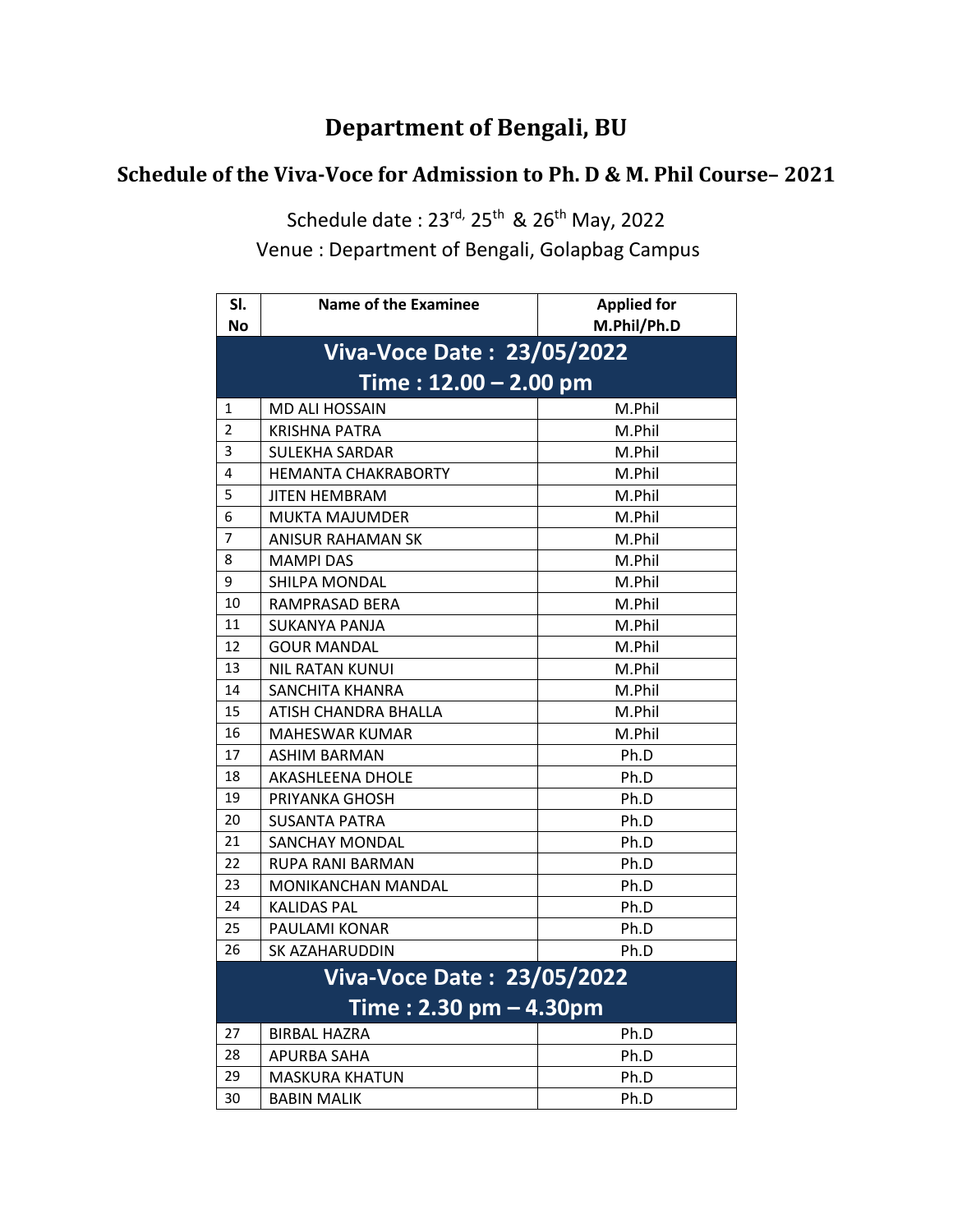| 31                                                          | <b>SWARNALI SEN</b>           | Ph.D |
|-------------------------------------------------------------|-------------------------------|------|
| 32                                                          | <b>SIULI MONDAL</b>           | Ph.D |
| 33                                                          | <b>ANGANA TAH</b>             | Ph.D |
| 34                                                          | ROMIO SARKAR                  | Ph.D |
| 35                                                          | <b>BABLI BARMAN</b>           | Ph.D |
| 36                                                          | <b>PARBATI DAS</b>            | Ph.D |
| 37                                                          | <b>MOUSUMI PATRA</b>          | Ph.D |
| 38                                                          | <b>MANAS NEOGI</b>            | Ph.D |
| 39                                                          | <b>URBASHI BANERJEE</b>       | Ph.D |
| 40                                                          | <b>UDAY BAGDI</b>             | Ph.D |
| 41                                                          | CHHANDAMANJAREE CHATTERJEE    | Ph.D |
| 42                                                          | <b>RASHMONI DAS</b>           | Ph.D |
| 43                                                          | <b>RATNADEB SARKAR</b>        | Ph.D |
| 44                                                          | <b>HRISIKESH GHOSH</b>        | Ph.D |
| 45                                                          | <b>SAMIMA AKTAR</b>           | Ph.D |
| 46                                                          | SHILPA RAKSHIT                | Ph.D |
| 47                                                          | <b>SHIB SHANKAR CHOUDHURY</b> | Ph.D |
| 48                                                          | SOUMITRA BAG                  | Ph.D |
| 49                                                          | <b>RAJU BETAL</b>             | Ph.D |
| 50                                                          | APARNA MAJUMDER               | Ph.D |
| 51                                                          | <b>MOUMITA HALDAR</b>         | Ph.D |
| <b>Viva-Voce Date: 25/05/2022</b><br>Time : 12.00 - 2.00 pm |                               |      |

| Time: $12.00 - 2.00$ pm |            |              |  |
|-------------------------|------------|--------------|--|
|                         | $\vert$ 52 | KHALEK SAIKH |  |
|                         |            |              |  |

| 34 | KHALEK SAIKH           | PN.D |
|----|------------------------|------|
| 53 | AMAL BARMAN            | Ph.D |
| 54 | SUBHA PARVEJ           | Ph.D |
| 55 | <b>ARIF BISWAS</b>     | Ph.D |
| 56 | PRIYA PATRA            | Ph.D |
| 57 | SHRABANI RUDRA         | Ph.D |
| 58 | DIPANWITA DAS          | Ph.D |
| 59 | SHRIYA DUTT            | Ph.D |
| 60 | ROBIUL SEIKH           | Ph.D |
| 61 | <b>CHANDRA SEN</b>     | Ph.D |
| 62 | <b>TUSHAR DEY</b>      | Ph.D |
| 63 | <b>DHRITI DUTTA</b>    | Ph.D |
| 64 | SHASWATI SENGUPTA      | Ph.D |
| 65 | <b>SUDESHNA SARKAR</b> | Ph.D |
| 66 | PAPPU CHHATAIT         | Ph.D |
| 67 | BAISAKHI SAHA          | Ph.D |
| 68 | SANGITA PANJA          | Ph.D |
| 69 | DEBJANI MONDAL         | Ph.D |
| 70 | TAIYABA TUNNESA        | Ph.D |
| 71 | SANGITA PANJA          | Ph.D |
| 72 | <b>MEHER SK</b>        | Ph.D |
| 73 | SUKANYA MAITI          | Ph.D |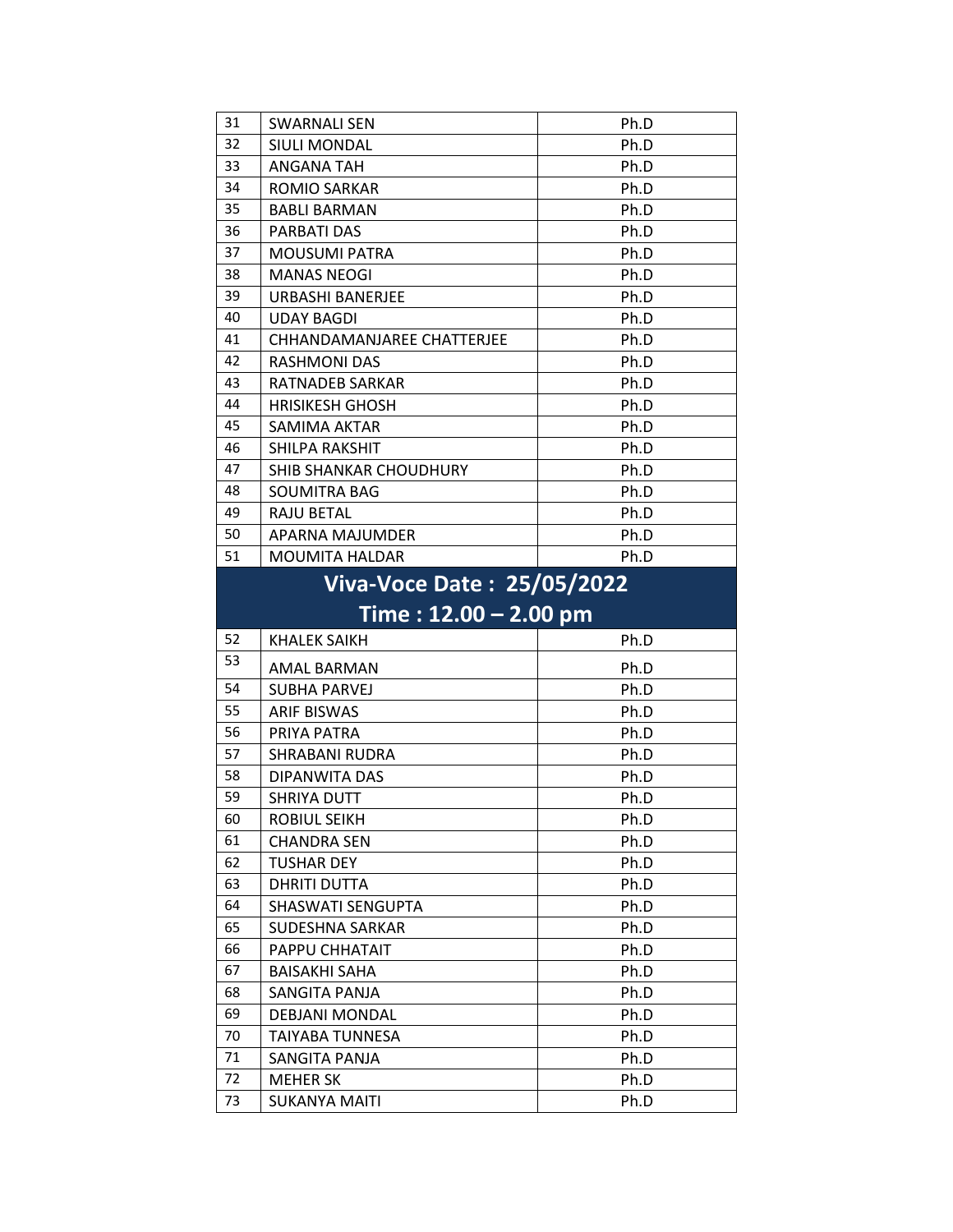| 74                      | <b>RANA SARKAR</b>                | Ph.D                 |  |  |
|-------------------------|-----------------------------------|----------------------|--|--|
| 75                      | <b>SAMARESH DAS</b>               | Ph.D                 |  |  |
| 76                      | <b>BANKIM BARMAN</b>              | Ph.D                 |  |  |
| 77                      | SOURAV MONDAL                     | Ph.D                 |  |  |
|                         | <b>Viva-Voce Date: 25/05/2022</b> |                      |  |  |
|                         |                                   |                      |  |  |
|                         | Time: 2.30 pm - 4.30pm            |                      |  |  |
| 78                      | SANDIPA MUKHERJEE                 | Ph.D                 |  |  |
| 79                      | SAUMYA BANERJEE                   | Ph.D                 |  |  |
| 80                      | RINTU BANGAL                      | Ph.D                 |  |  |
| 81                      | <b>DEBI MONDAL</b>                | Ph.D                 |  |  |
| 82                      | <b>BABU PAL</b>                   | Ph.D and M.Phil both |  |  |
| 83                      | RAJU MARJIT                       | Ph.D and M.Phil both |  |  |
| 84                      | <b>MOUSUMI NANDI</b>              | Ph.D and M.Phil both |  |  |
| 85                      | <b>KAMAL SANTRA</b>               | Ph.D and M.Phil both |  |  |
| 86                      | <b>SAHADEB ROY</b>                | Ph.D and M.Phil both |  |  |
| 87                      | <b>BHUBAN MONDAL</b>              | Ph.D and M.Phil both |  |  |
| 88                      | <b>ARINDAM ROY</b>                | Ph.D and M.Phil both |  |  |
| 89                      | ANINDITA SAHA                     | Ph.D and M.Phil both |  |  |
| 90                      | <b>APURBA ROY</b>                 | Ph.D and M.Phil both |  |  |
| 91                      | <b>SURAJIT MANDAL</b>             | Ph.D and M.Phil both |  |  |
| 92                      | <b>KAMRUN NAHAR</b>               | Ph.D and M.Phil both |  |  |
| 93                      | PAPIYA MAJHI                      | Ph.D and M.Phil both |  |  |
| 94                      | <b>SANJIB MONDAL</b>              | Ph.D and M.Phil both |  |  |
| 95                      | MD DILWAR HOSSAIN                 | Ph.D and M.Phil both |  |  |
| 96                      | <b>ARIJIT MANNA</b>               | Ph.D and M.Phil both |  |  |
| 97                      | RAKESH SAHA                       | Ph.D and M.Phil both |  |  |
| 98                      | <b>SOUVIK SINGHA</b>              | Ph.D and M.Phil both |  |  |
| 99                      | <b>MOUMITA HALDAR</b>             | Ph.D and M.Phil both |  |  |
| 100                     | <b>GOPAL BISWAS</b>               | Ph.D and M.Phil both |  |  |
| 101                     | PRADIPTA GHOSH                    | Ph.D and M.Phil both |  |  |
| 102                     | <b>SANCHITA DAS</b>               | Ph.D and M.Phil both |  |  |
|                         | Viva-Voce Date : 26/05/2022       |                      |  |  |
| Time: $12.00 - 2.00$ pm |                                   |                      |  |  |
| 103                     | NAJIBUDDIN MANDAL                 | Ph.D and M.Phil both |  |  |
| 104                     | PRIYANKA PAL                      | Ph.D and M.Phil both |  |  |
| 105                     | <b>ANIMESH PAL</b>                | Ph.D and M.Phil both |  |  |
| 106                     | <b>DEBABRATA GHOSH</b>            | Ph.D and M.Phil both |  |  |
| 107                     | <b>SEULI KHATUN</b>               | Ph.D and M.Phil both |  |  |
| 108                     | DIPA MAJI                         | Ph.D and M.Phil both |  |  |
| 109                     | <b>NANDINI MALIK</b>              | Ph.D and M.Phil both |  |  |
| 110                     | RAHUL MONDAL                      | Ph.D and M.Phil both |  |  |
| 111                     | RUHUL AMIN                        | Ph.D and M.Phil both |  |  |
| 112                     | <b>TANDRA KAR</b>                 | Ph.D and M.Phil both |  |  |
| 113                     | <b>SUDHAMOY MANDAL</b>            | Ph.D and M.Phil both |  |  |
|                         |                                   |                      |  |  |